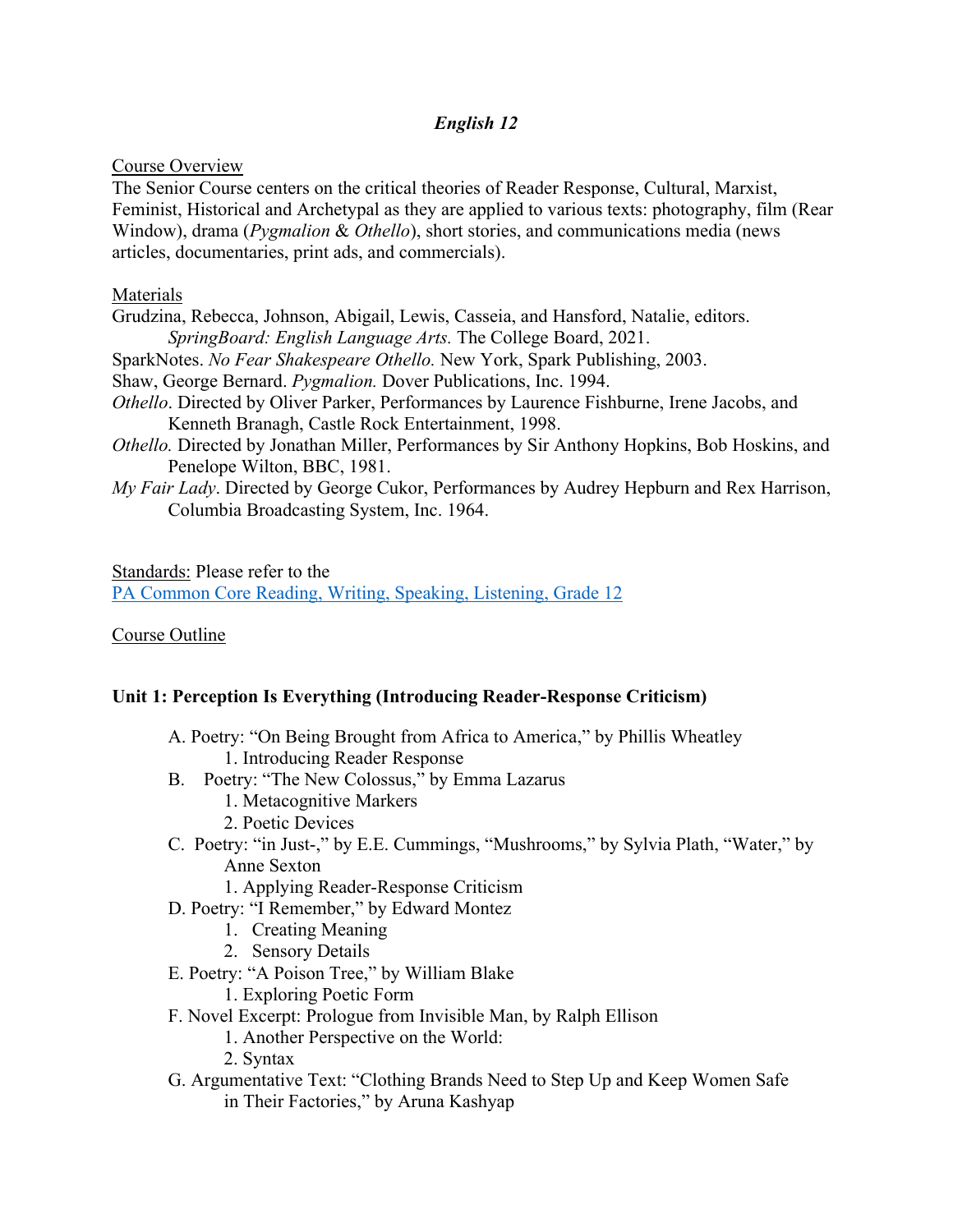1. Exploring Rhetoric Introducing the Argumentative Strategy:

2. SOAPSTone

- H. Speech: to the National American Woman Suffrage Association, by Florence Kelley
	- 1. Critiquing and Evaluating an Argument
- I. Informational Text: Children's Bureau Act
	- 1. Critiquing and Evaluating an Argument
- J. Argumentative Text: "Profiting on the Backs of Child Laborers," by Victoria Riskin and Mike Farrell Explain
	- 1. How an Author Builds an Argument
- K. Embedded Assessment 1: Writing a Rhetorical Analysis Essay Editorial: "Tipping System Exacerbates Unfair Pay at Restaurants," by Kathleen Kingsbury
	- 1. Evaluating a Peer's Essay
	- 2. Writing a Rhetorical Analysis
- L. Poetry "Speaking with Hands," by Luis J. Rodriguez
	- 1. Introducing Cultural Criticism
- M. Poetry: "The White Man's Burden," by Rudyard Kipling Poetry: "The Poor Man's Burden," by George McNeill; Advertisement: Pears' Soap Company, Lightening the White Man's Burden (1899)
	- 1. Applying Cultural Criticism
- N. Essay: "On Seeing England for the First Time," by Jamaica Kincaid
	- 1. Digging Deeper for Meaning
	- 2. Rhetorical Devices to Convey Point of View & Tone
- O. Essay: "Shooting an Elephant," by George Orwell
	- 1. Reflecting on an Event
	- 2. Structure & Organization of Reflective Essay
- P. Autobiography: from Once Upon a Time in the East, by Xiaolu Guo
	- 1. Concept of Being a Stranger
- Q. Essay: "Stranger in the Village," by James Baldwin
	- 1. Understanding the Stranger's Perception of the Village
	- 2. Thematic Development, Plot, Point of View, & Character in a Reflective Essay
- R. Embedded Assessment 2: Writing a Reflective Essay
- S. Standards Addressed: CC.1.2.11-12.A-L

### **Unit 2: The Collective Perspective**

- A. Archetypal Criticism
	- 1. Definition
	- 2. Examples
- B. Myth: "Orpheus Sings: Pygmalion and the Statue," from Metamorphoses, by Ovid Novel: excerpt from *Frankenstein*, by Mary Shelley
	- 1. Introducing the Myth
	- 2. Identifying Archetypes
- C. Photographs: Stills from My Fair Lady, directed by George Cukor.
	- 1. Viewing the Subjects
	- 2. Plot Prediction & Inferences
	- 3. Mise En Scene
- D. \*Drama: *Pygmalion*, Act I, by George Bernard Shaw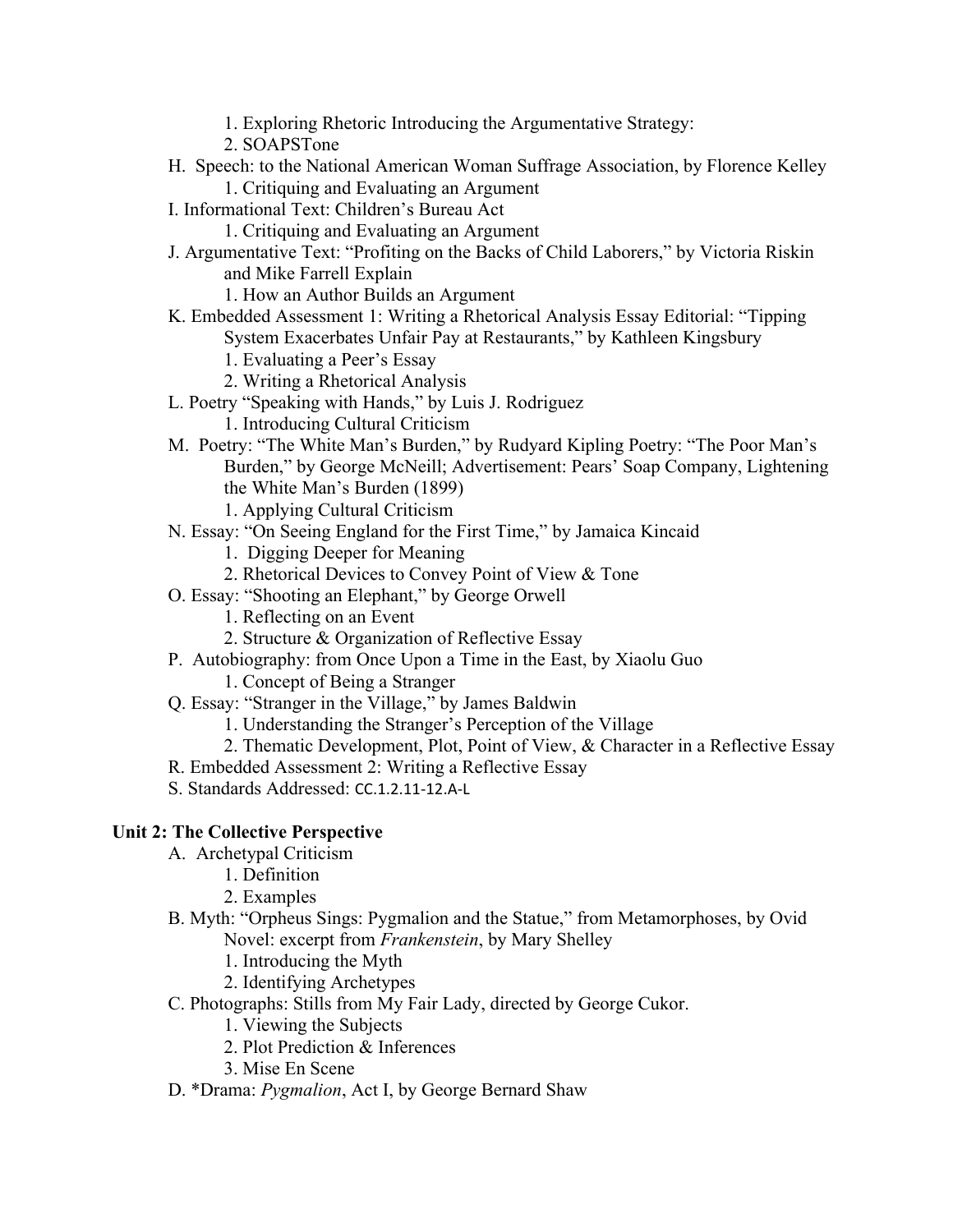- 1. Archetype Analysis
	- 2. Plot, Setting, Characterization Tie to Theme
- E. \*Drama: *Pygmalion*, Act II, by George Bernard Shaw
	- 1. Analysis of Interactions Among Setting, Dialogue, Point of View
	- & Characterization
	- 2. Evaluation of Characters' Motivations to Advance Plot
- F. \*Drama: *Pygmalion*, Act III, by George Bernard Shaw
	- 1. Satire, Parody, Irony
	- 2. Language, Diction, & Syntax to Convey Theme
	- 3. Conventions & Structure of a Script
- G. \*Drama: *Pygmalion*, Acts II and III, by George Bernard Shaw
	- 1. Reading Between the Lines- Subtext
	- 2. Script Writing
	- 3. Dialogue Analysis
- H.\*Drama: *Pygmalion*, Acts III and IV, by George Bernard Shaw.
	- 1. Examining Eliza's Options
	- 2. Predicting Outcomes
- I. \*Drama: *Pygmalion*, Act V, by George Bernard Shaw
	- 1. Examining Character Transformations
	- 2. Subplot
	- 3. Character Motivations
- J. \*Drama: *Pygmalion*, Sequel, by George Bernard Shaw
	- 1. Plot Summary
	- 2. Play Structure
	- 3. Comparison to Musical version "My Fair Lady"
- K. \*Drama: *Pygmalion*, by George Bernard Shaw
	- 1. Examining the Archetypes
- L. \*Song Lyrics: "Talkin' 'bout a Revolution," by Tracy Chapman
	- 1. Introduction to Marxist Critical Theory
	- 2. Applying Marxist Criticism
- M. \*Drama: *Pygmalion*, by George Bernard Shaw
	- 1. Examining Money, Power, and Class in Pygmalion
- N. From a Feminist Perspective
	- 1. Introduction of Feminist Critical Theory
- O. Excerpt from "Cinderella, the Legend," from Kiss Sleeping Beauty Goodbye, by Madonna Kolbenschlag

1. Evaluating How an Author Builds an Argument While Applying Literary Criticism

2. Using Commas, Parentheses, and Dashes

- P. Folktale: "Why Women Always Take Advantage of Men," from *Mules and Men*, by Zora Neale Hurston
	- 1. Evaluating a Folktale through Feminist Critical Theory
- Q. \*Fable: *The Giving Tree*, by Shel Silverstein
	- 1. Analyzing a Picture Book Through Feminist Critical Theory
	- 2. Developing Claims & Support with Textual Evidence
- R. Short Story: "The Landlady," by Roald Dahl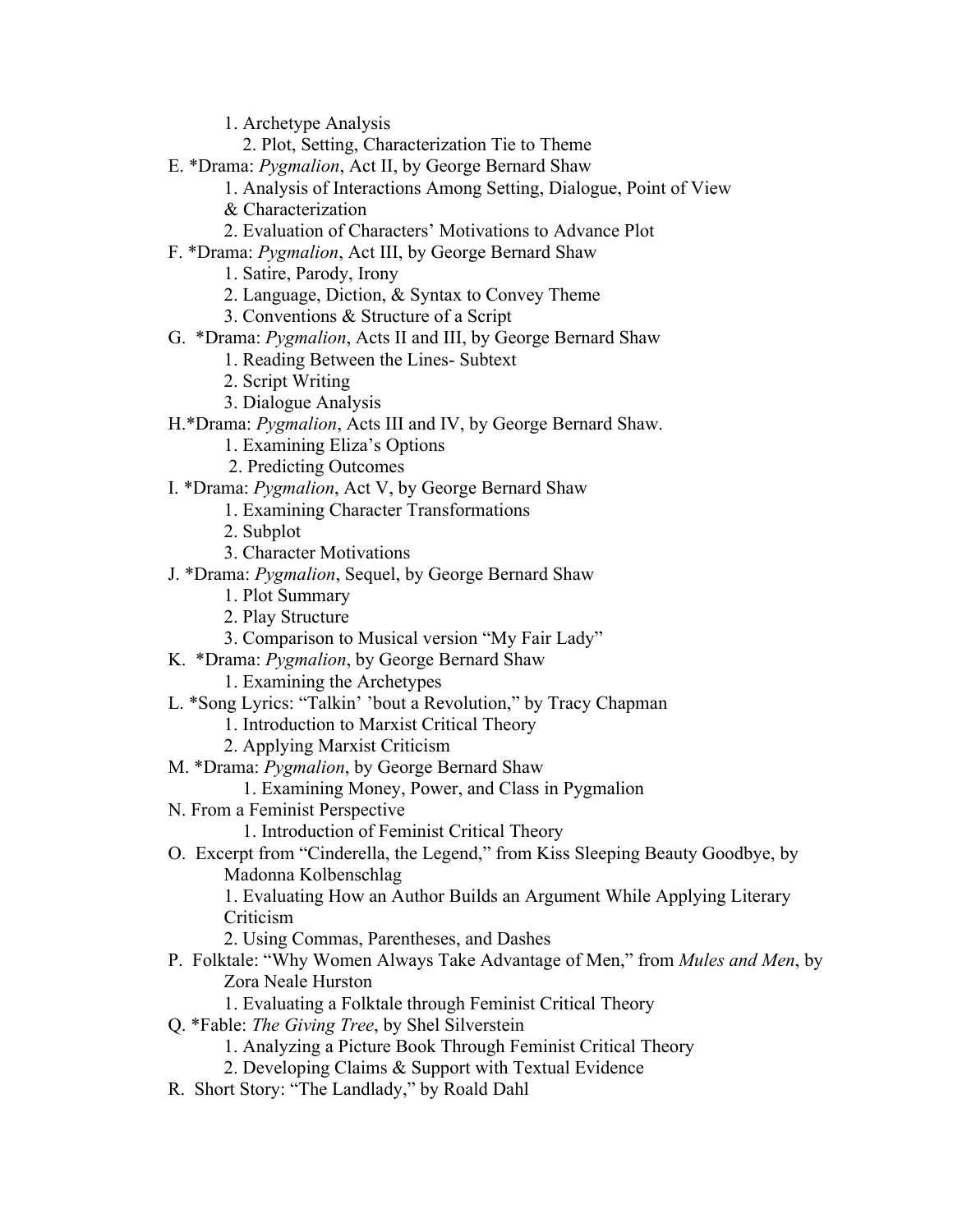1. Applying a Feminist Critical Lens to a Short Story

- S. Short Story: "The Story of an Hour," by Kate Chopin, Short Story: "The Chaser," by John Collier
	- 1. Citing Textual Evidence
- T. Embedded Assessment 2: Applying a Critical Perspective
	- 1. Citing Textual Evidence
	- 2. Using Commas, Parentheses, and Dashes
- U. Standards Addressed:

# **Unit 3: Evolving Perspectives**

A. \*Song: "The Right to Love," by Gene Lees and Lilo Schifrin Poem: "The Canonization," by John Donne

- 1. Introduction of Cultural Criticism
- 2. Compare & Contrast Theme Development in Song Lyrics & a Poem
- 3. Evaluate Use of Rhythm and Meter.
- B. Scenarios
	- 1. Dramatic, Situational, & Verbal Irony
	- 2. Building a Plot and Bringing It to Life
- C. \*Play: *The Tragedy of Othello, The Moor of Venice*, by William Shakespeare
	- 1. Viewing a Cast of Characters through a Marxist Lense
- D. \*Play: *The Tragedy of Othello, The Moor of Venice*, by William Shakespeare (Act I)
	- 1. Revising a Speech by Adding Subtext
	- 2. Character Analysis through Conflicting Traits
	- 3. Analysis of a Shakespearean Scene through 2 Critical Perspectives
- E. \*Play: *The Tragedy of Othello, The Moor of Venice*, by William Shakespeare (Act I)
	- 1. The Moor: Character Analysis through a Cultural Lens
	- 2. Critiquing a Monologue for How it Advances the Plot
	- 3. Evaluating Effectiveness of the Monologue in 2 Different Film versions
- F. Excerpt from The Moor in English Renaissance Drama, by Jack D'Amico
	- 1.Introduction to Historical Criticism
	- 2. A Historical Look at the Moor
- G. \*Play: *The Tragedy of Othello, The Moor of Venice*, by William Shakespeare (Act I)
	- 1. Examining the Character Desdemona: From a Feminist Perspective
- H. \*Play: *The Tragedy of Othello, The Moor of Venice*, by William Shakespeare (Act II)
	- 1. Analyzing the Character Iago's Asides & Soliloquies
	- 2. Analyzing Character's Motivations & Traits
	- 3. Interpreting a Scene for Dramatic Irony
- I. \*Play: The Tragedy of Othello, The Moor of Venice, by William Shakespeare (Act III)
	- 1. Demystifying Emilia: Questioning Through a Critical Lens
	- 2. Analyzing a Minor Character's Effect on the Plot
- J. \*Film: Selected film clips from two film versions of Othello, \*Play: *The Tragedy of Othello, The Moor of Venice*, by William Shakespeare (Act IV)

1.Staging Iago's Lies: Blocking for Effect

- 2. Applying a Critical Perspective to a Scene
- 3. Analyze a Scene Through Multiple Critical Perspectives & Film Versions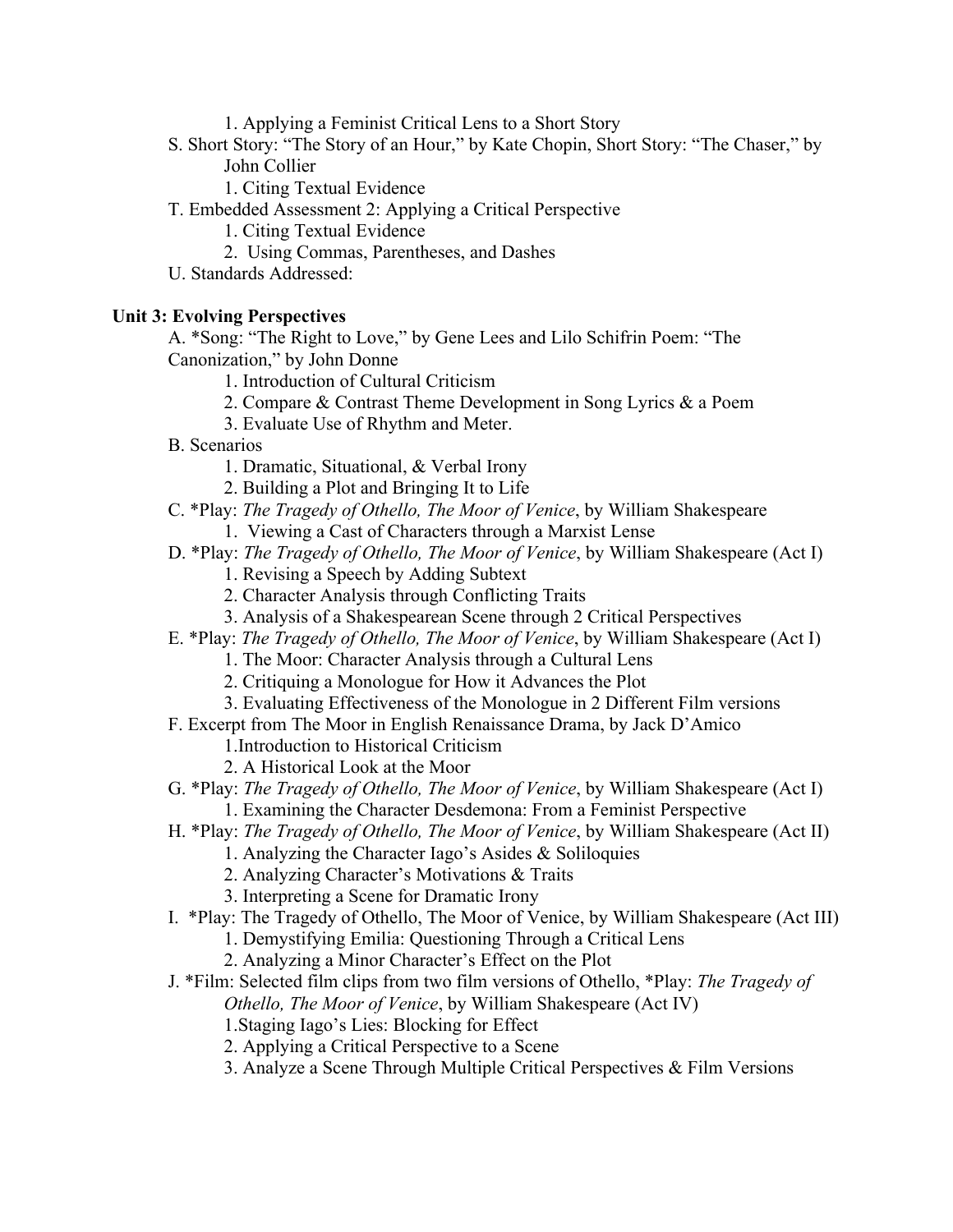K. \*Play: *The Tragedy of Othello, The Moor of Venice*, by William Shakespeare (Act V); Film: Selected film clips from two film versions of Othello

1. Defending a Perspective: Making Predictions of How the Play Will Resolve in an Argumentative Essay

L. \*Play: *The Tragedy of Othello, The Moor of Venice*, by William Shakespeare (Act V) 1. Analyzing Minor Character Roderigo for Motivations & Actions

2. Applying a Critical Theory to Various Characters From Othello in Cooperative Groups

- M. Embedded Assessment 1: Writing a Literary Analysis
- N. \*Play: *The Tragedy of Othello, The Moor of Venice*, by William Shakespeare Essay: "Othello on Stage and Screen," by Sylvan Barnet

1.Understanding Verb Voice and Mood

- 2. Applying Today's Cultural Lens to the Historical Significance of Whether Ethnicity Should Determine Casting in Othello
- O. Standards Addressed: CC.1.3.11-12.A-K

#### **Unit 4: Creating Perspectives**

A. Article: "How News Has Changed," by Michael Griffin

- 1. The Evolution of Media
- 2. Criteria & Strategies for Selecting Supporting Evidence From Texts
- 3. Writing an Argument Citing Evidence from an Informational Text
- 4. Citing Quotations 4.3 Constructing Public Opinion

B. Article: "How Headlines Change the Way We Think," by Maria Konnikova Article: "Why Partisans View Mainstream Media as Biased and Ideological Media as Objective," by Matthew C. Nisbet

- 1. Constructing Public Opinion Using Argumentative Communication
- 2. Reviewing: Target Audience, Objectivity, Perspective, Agenda, & Bias
- 3. Evaluating & Critiquing 2 Texts with Competing Arguments
- 4. Addressing Counterclaims
- 5. Integrating Ideas from Multiple Sources
- C. Bias in News Reports
	- 1. Reviewing Rhetorical Slanters
	- 2. Evaluating Media Texts for Credibility, Bias, Accuracy, & Faulty Reasoning
	- 3. Craft an Argument that Identifies an Example of Biased Reporting

D. Law: The Robert T. Stafford Disaster Relief and Emergency Assistance Act, Section 101 Article: "Daylong Efforts to Repair Levee Fail," by Dan Shea, Speech: "President Outlines Hurricane Katrina Relief Efforts," by President George W. Bush, Framing the Investigation, Exploring Media Sources: \*Teacher selected podcast \*Film: trailer & Documentary Film of "Trouble the Water", directed by Tia Lessin and Carl Deal, Infographic: Be Ready! Floods

1. Investigating How Critical Lenses Can Shape & Reveal Perspectives About Real World Events

- 2. Using Different Critical Lenses to Shape Research Questions
- 3. Evaluating the Structural Effectiveness of Informational Texts